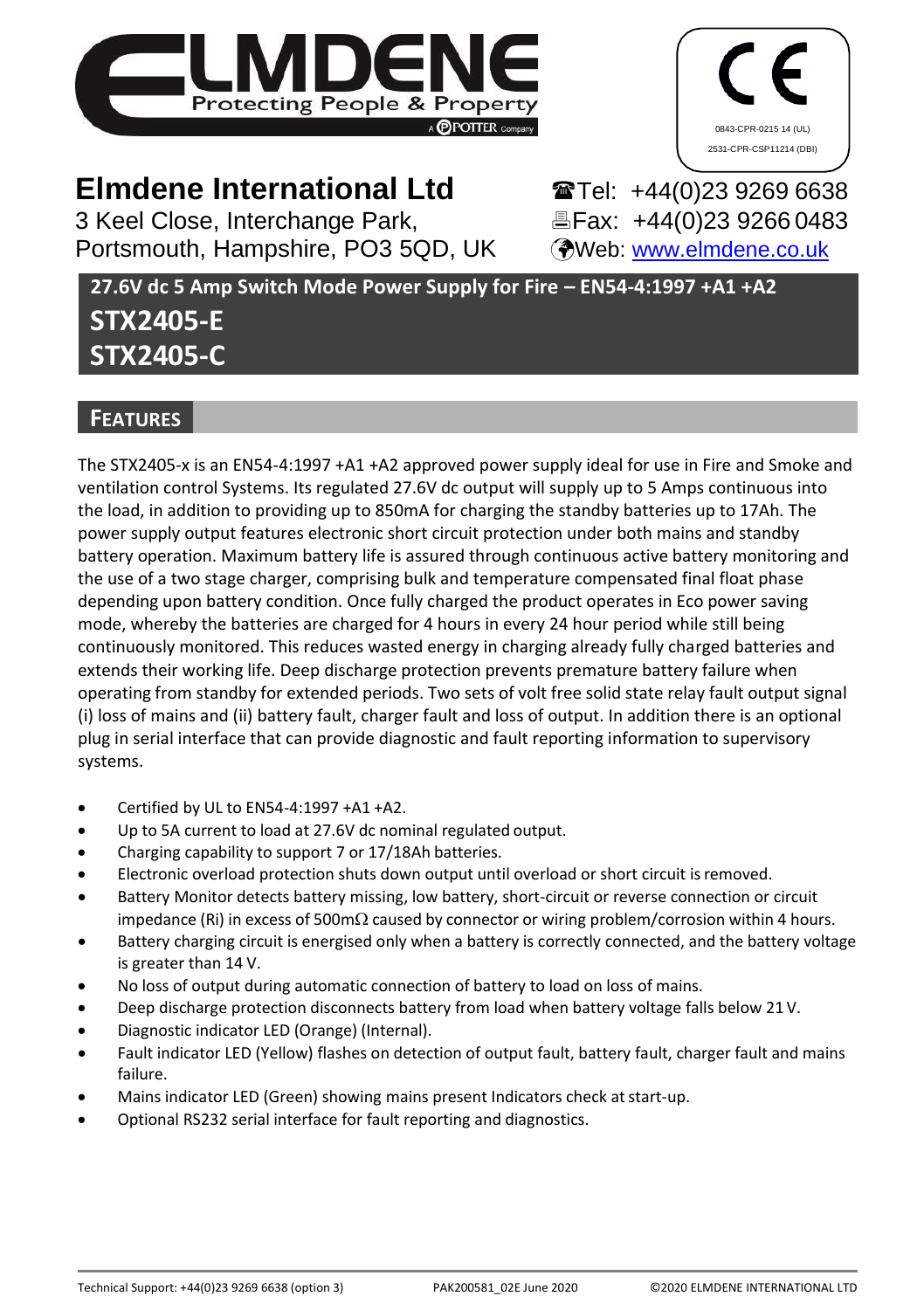

## **SPECIFICATION**

### **Mains Input**

| <b>Rated Voltage</b><br>(Operational voltage) | 110 – 240 Vac<br>$(90 - 264$ Vac)  |
|-----------------------------------------------|------------------------------------|
| Frequency                                     | 50 Hz                              |
| Input current                                 | < 2.0 Amps at full load            |
| Inrush current                                | 25 A Max at 25 °C 110 Vac for 10ms |
| Fuse                                          | T3.15 A, 20 mm, 250 Vac HRC        |

#### **Output**

| Voltage at full load             |                                                              |                                                                |               |  |
|----------------------------------|--------------------------------------------------------------|----------------------------------------------------------------|---------------|--|
| Mains power                      | 27.0 - 28.3V dc (range) (27.6V nominal)                      |                                                                |               |  |
| Battery standby                  | $20.3 - 26.0V$ dc                                            |                                                                |               |  |
| Ripple                           |                                                              |                                                                |               |  |
|                                  |                                                              | <100 mV pk - pk max @ Rated Voltage                            |               |  |
| Fuse                             |                                                              |                                                                |               |  |
| Load                             |                                                              | F5.0 A                                                         |               |  |
| Battery                          |                                                              | F5.0 A                                                         |               |  |
| <b>Battery mode selected</b>     | 2.1 Ah                                                       | 7 Ah                                                           | 17/18 Ah      |  |
| <b>Continuous Output Current</b> |                                                              |                                                                |               |  |
| No charging (Imax B)             | 5.0A                                                         | 5.0A                                                           | 5.0A          |  |
| With charging (Imax A)           | 5.0A                                                         | 5.0A                                                           | 5.0A          |  |
| <b>Battery Capacity</b>          | 2 x 2.1 Ah 12 V<br>2 x 7 Ah 12 V<br>2 x 17/18 Ah 12 V        |                                                                |               |  |
| e.g.                             |                                                              |                                                                |               |  |
| <b>PowerSonic model</b>          | PS12021                                                      | PS12070                                                        | PS12170       |  |
| Yuasa model                      | NP2.1-12                                                     | NP7-12                                                         | NP17-12       |  |
| Interlogix model                 |                                                              |                                                                | <b>BS131N</b> |  |
| <b>Battery Charging</b>          |                                                              | Constant current bulk charging to 80% capacity within 24 hours |               |  |
|                                  | Float charging to 100% within 48 hours                       |                                                                |               |  |
|                                  | Eco charging and check every 24 hours                        |                                                                |               |  |
|                                  | - (for up to 4 hours charge, level dependent on temperature) |                                                                |               |  |
| Constant current charge          | 0.8A                                                         |                                                                |               |  |
| Low battery threshold voltage    | 23 V                                                         |                                                                |               |  |
| Deep discharge protection        | Threshold voltage - 21 V                                     |                                                                |               |  |
| Quiescent current - no load      | < 30 mA @ 27.6 V                                             |                                                                |               |  |
| Quiescent current - batt cut off | < 1 mA @ 27.6 V                                              |                                                                |               |  |

#### **Mechanical**

| <b>Product Reference</b>                                  | STX2405-C                       | <b>STX2405-E</b> |  |
|-----------------------------------------------------------|---------------------------------|------------------|--|
| <b>Enclosure Dimensions</b><br>$w \times h \times d$ (mm) | 275 x 330 x 80                  | 400 x 420 x 80   |  |
| Weight (kg) excluding battery                             | 3.7 Kg                          | 5.9 Kg           |  |
| Material                                                  | 1.2mm steel white powder coated |                  |  |

#### **Environmental**

| Temperature – Operating | -10 to +40°C (operating) 75% RH non-condensing |
|-------------------------|------------------------------------------------|
| Temperature - Storage   | $-20$ to $+80^{\circ}$ C (storage)             |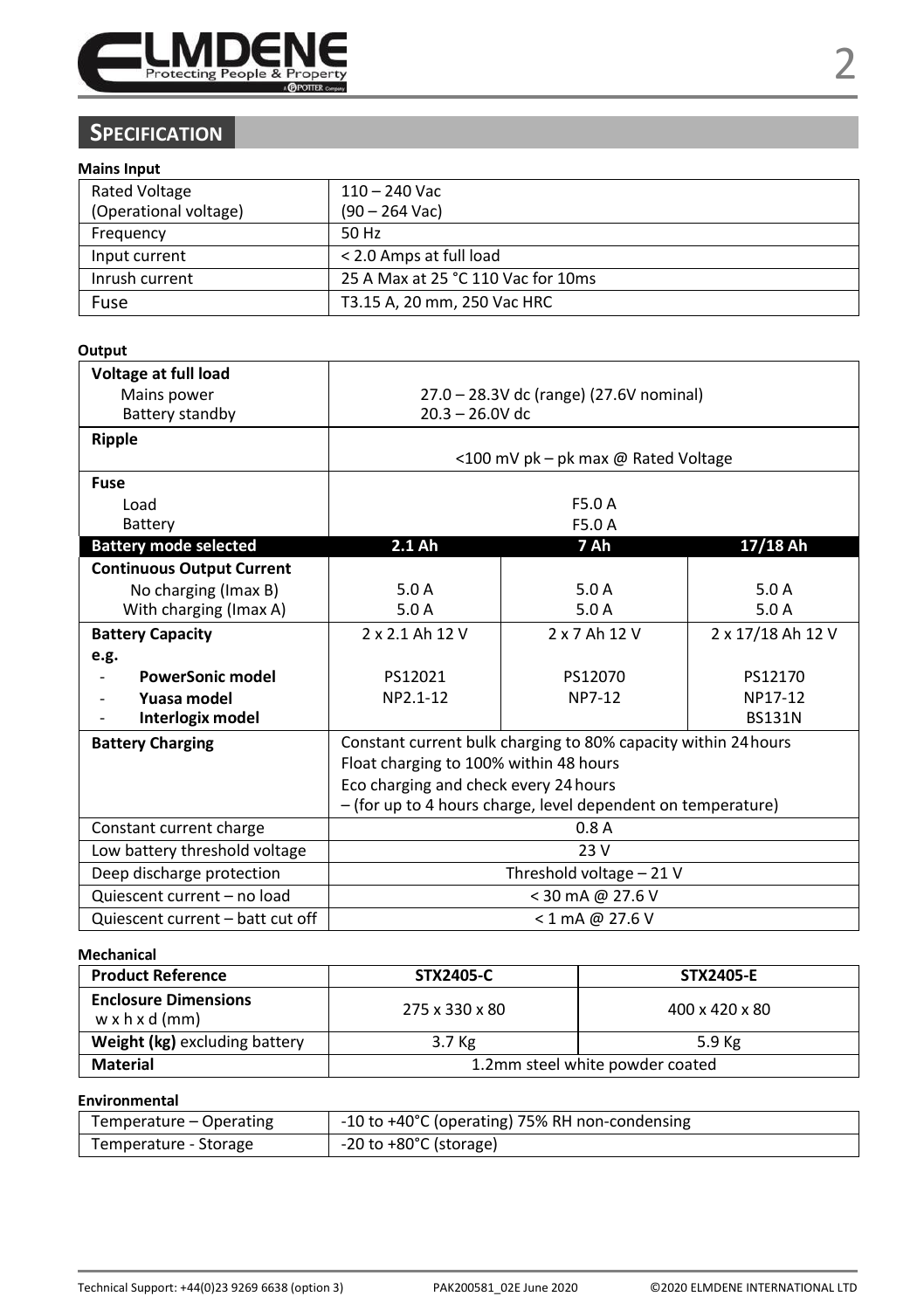

#### **Connections and Signalling outputs**

| Load Output $+/-$                                  | Screw terminals Voltage output to load                                                                                                                            |
|----------------------------------------------------|-------------------------------------------------------------------------------------------------------------------------------------------------------------------|
| <b>GEN PSU Fault (normally closed)</b><br>contact) | 0.10 A @ 60 Vdc 16 $\Omega$ solid state relay contacts, volt free<br>Open if Mains failed and battery voltage < 23 V or fault PSU fault<br>condition, (see below) |
| EPS Fault (normally closed<br>contact)             | 0.10 A @ 60 Vdc 16 $\Omega$ solid state relay contacts, volt free<br>Open if loss of mains for > 10 seconds                                                       |
| Temperature sensor                                 | Thermistor input from supplied battery terminal thermistor.                                                                                                       |
| $BATT + / -$                                       | Connection to back up battery using supplied battery lead                                                                                                         |
| Optional Serial interface                          | 5 pin header (For details contact Elmdene Technical Support)                                                                                                      |

## **SIGNALLING AND DIAGNOSTICS**

#### **Fault Outputs**

| <b>EPS Fault</b> | <b>GEN Fault</b> | <b>Condition</b>    | <b>Possible Cause</b>                          | <b>Action</b>                                                                    |
|------------------|------------------|---------------------|------------------------------------------------|----------------------------------------------------------------------------------|
| <b>CLOSED</b>    | <b>CLOSED</b>    | Normal<br>operation | Mains present<br>Battery healthy               | None (No fault))                                                                 |
| <b>OPEN</b>      | <b>CLOSED</b>    | Standby<br>Mode     | Mains lost<br>Battery driving load             | Investigate loss of mains                                                        |
| <b>CLOSED</b>    | OPEN             | Fault<br>Present    | Blown fuses<br>Battery fault<br>Internal fault | Investigate fault source using<br>diagnostic LED<br>Rectify fault where possible |
| <b>OPEN</b>      | OPEN             | PSU<br>Shutdown     | Mains lost<br>Standby battery exhausted        | Restore mains as soon as<br>possible                                             |

#### **LED Indication**

| LED type   | <b>Function</b>                                                  |
|------------|------------------------------------------------------------------|
| Yellow LED | Fault Indicator (See 'Fault Diagnostic table' User and Engineer) |
| Green LED  | Mains supply On Indicator                                        |
| Orange LED | Diagnostic Indicator (Not visible through front panel)           |

### **Fault Diagnostic table – Front panel - User**

| <b>Yellow LED</b><br>Fault        | <b>Green LED</b><br>Mains | Condition           | <b>Possible Cause</b>                                 | <b>Action</b>                |
|-----------------------------------|---------------------------|---------------------|-------------------------------------------------------|------------------------------|
| OFF                               | OΝ                        | Normal<br>operation | Mains present<br>Battery healthy                      | None (No fault)              |
| <b>FLASH</b><br><b>CONTINUOUS</b> | ON OF OFF                 | Fault               | <b>Blown fuses</b><br>Battery fault<br>Internal fault | Contact service<br>engineer  |
| 1 PULSE/S                         | OFF                       | <b>Standby Mode</b> | Mains lost<br>Battery driving load                    | Investigate loss of<br>mains |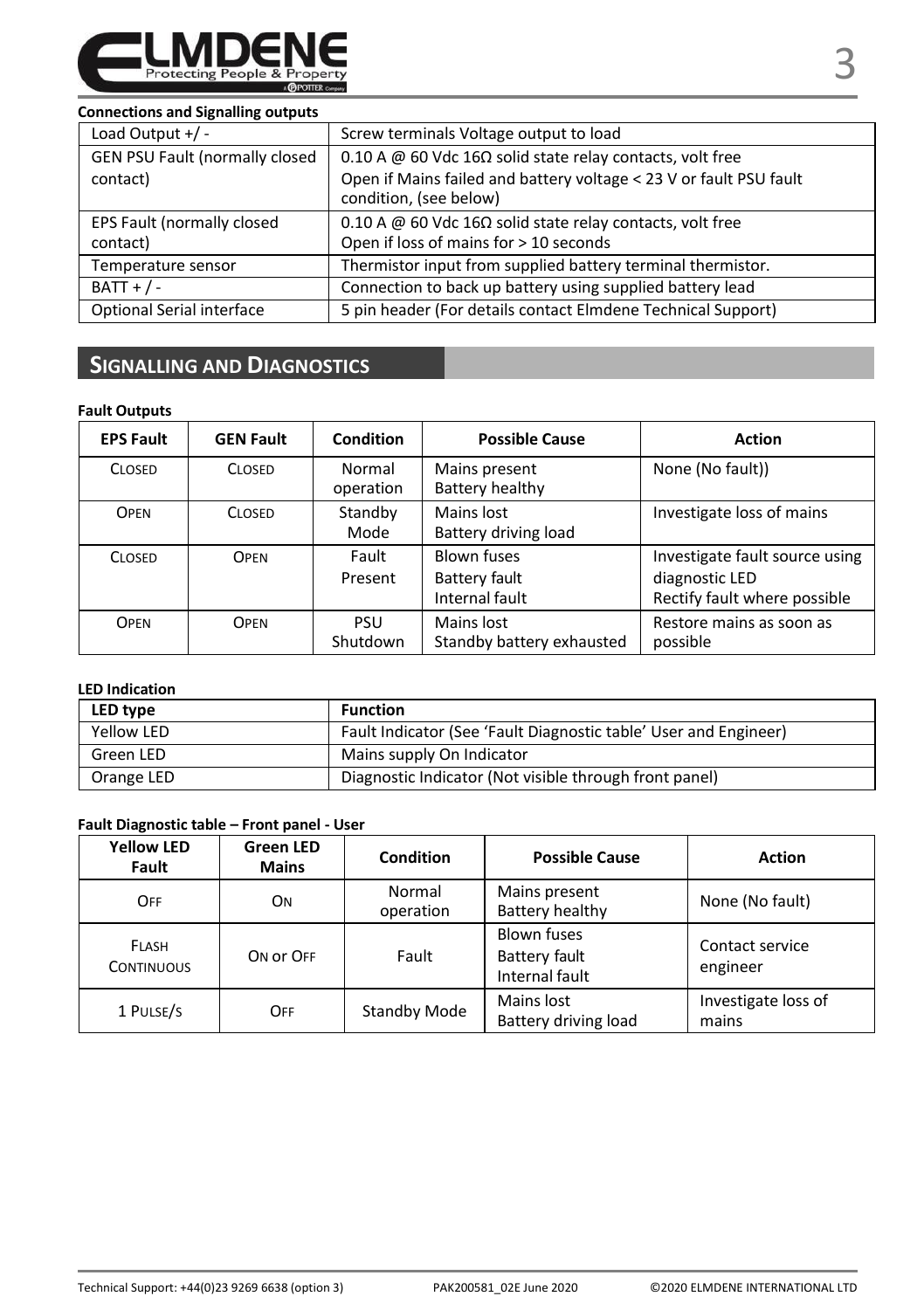

#### **Fault Diagnostic table – Internal - Engineer**

| <b>Orange LED</b><br><b>Diagnostic</b> | <b>Green LED</b><br><b>Mains</b> | Condition                             | <b>Possible Cause</b>                                                              | <b>Action</b>                                                                                         |
|----------------------------------------|----------------------------------|---------------------------------------|------------------------------------------------------------------------------------|-------------------------------------------------------------------------------------------------------|
| OFF                                    | ON                               | Normal<br>operation                   | Mains present<br>Battery fully charged                                             | None (No fault)                                                                                       |
|                                        | OFF                              | Standby<br>Operation                  | Mains Lost. No faults present<br>Battery driving load                              | Investigate loss of mains                                                                             |
| FLASH<br><b>CONTINUOUS</b>             | ON OF OFF                        | No output                             | Output fuse blown<br>Output overload<br>Output short circuit                       | Check and replace output<br>fuse<br>Disconnect output load and<br>test load                           |
| 1 PULSE                                | ON                               | Battery<br>Charging                   | No faults active<br>Battery charging normally but<br>< 90% of full charge          | None (No fault)                                                                                       |
| 2 PULSES                               | ON                               | No Battery                            | Battery disconnected<br>Battery fuse blown<br>Battery heavily discharged           | Check battery connections<br>Check battery fuse<br>Check battery condition<br>Replace battery if aged |
|                                        | OFF                              | Low Battery<br>Volts                  | Standby Mode<br>Battery almost discharged                                          | Restore mains                                                                                         |
| 3 PULSES                               | ON OF OFF                        | <b>Battery Fault</b>                  | High impedance in battery<br>connection<br>Battery internal fault                  | Check battery connections<br>for corrosion. Replace<br>battery if aged                                |
| 4 PULSES                               | ON OF OFF                        | Charger Fault                         | Internal failure of battery charger                                                | Return to manufacturer                                                                                |
| 5 PULSES                               | ON OF OFF                        | Battery<br>Temperature<br>Probe Fault | Battery temperature monitor<br>disconnected or damaged<br>PSU running in Safe Mode | Check temperature sensor<br>connections and condition<br>of sensor.<br>Replace if suspect             |

## **INSTALLATION**

This Power Supply Unit (PSU) is only suitable for installation as permanently connected equipment (Power Supply Equipment / PSE). The PSE is NOT SUITABLE for external installation. This product is designed for the use in automatic fire detection and fire alarm systems. If the PSE is used as a power supply for Control and Indicating Equipment (CIE), the PSE shall be installed no further than 10cm from the CIE, and close coupled by conduit. This unit must be fed from a mains power source having a separate (approved) disconnect device and fitted with a fuse or other over-current protection device rated at 5 A maximum. Ensure that the disconnect device used has appropriate earth fault protection to the applicable standard.

Where the PSE is used to provide power to a fire alarm circuit, the mains isolation and disconnect device should be provided solely for this purpose and be suitably marked "FIRE ALARM – DO NOT TURN OFF". All cabling should meet national and local fire system installation regulations, e.g. FP200 type cable for high integrity installations.

Where the PSE is used for other applications, it should be installed according to all relevant safety regulations applicable to that application.

Where the GEN PSU Fault and EPS Fault outputs are used, they should only be connected to circuits having voltages less than 60 Vdc.

#### **Cable Sizing**

- 1) Mains input cable must be to the applicable standard with a 5 A or greater current capacity, i.e. 0.75 mm<sup>2</sup> nominal conductor area, having a minimum operating voltage of 300/500 Vac.
- 2) The low voltage output cable must be sized to carry the rated load current to the devices connected to the PSE, at full 5 Amp load this should be 1.5 mm<sup>2</sup> CSA.
- 3) Mains input and low voltage output cables should be routed to use different entry / exit holes in the case. Bushes should be used to protect cable sheaths from chafing. Ensure that these bushes are correctly sized (i.e. close fitting with respect to cable sizing). Note that the bushes should meet a minimum flammability specification of UL94 HB.
- 4) All cabling should be securely fastened in position using a cable tie through the saddles provided.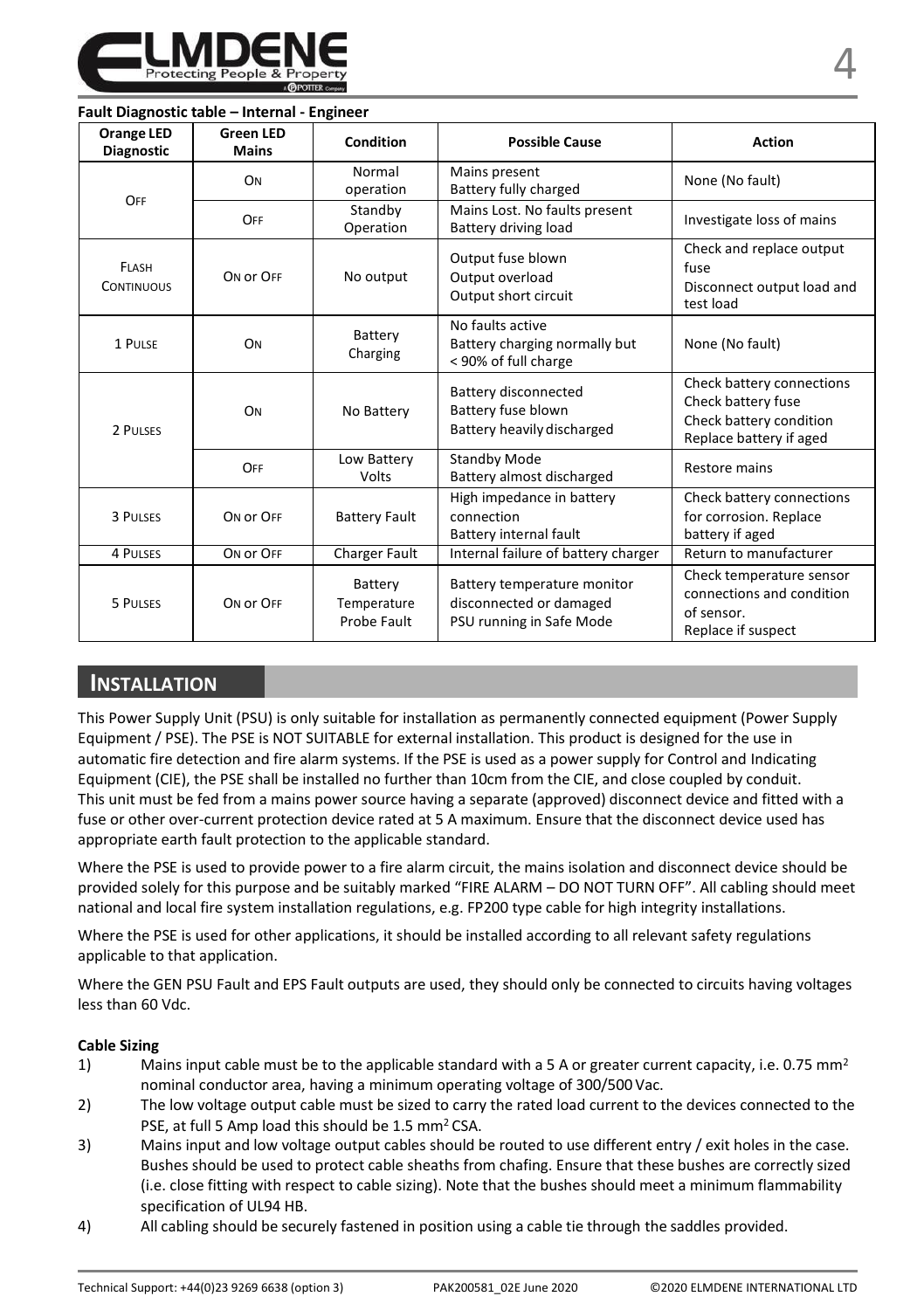

#### **Mounting – C Box – 7 Ah**

5) The C box is designed to support two 7 Ah batteries, and as such weighs a total of 9 Kg when loaded. Ensure that wall fixings are appropriate to support this weight.

#### **Mounting – E box – 17 or 18 Ah**

- 6) The E box is designed to support two support two 17 or 18 Ah batteries, and as such weighs 18.5 Kg when loaded. Ensure that wall fixings are appropriate to support this weight. The product should be mounted no further than 10 cm from the control and indicating equipment, close coupled by conduit if it is being used to power the CIE directly.
- 7) Fix to wall or other structure in correct orientation i.e. with hinge on left hand side, using screws of sufficient size and length through the mounting holes.
- 8) Protect the battery terminals from any metal surfaces during installation as shorting of the terminals is hazardous.
- 9) Knock-outs are provided in the case for mating with external trunking or conduit.
- 10) Ensure that all unused holes (on the rear of the case) are sealed to prevent the ingress of damp and dust.





**Fit 2 x 12V 17/18 Ah batteries**



12V, 7Ah

**WARNING: ALWAYS FIT 2 BATTERIES and wire in series, the product will NOT work with a single 12 V battery**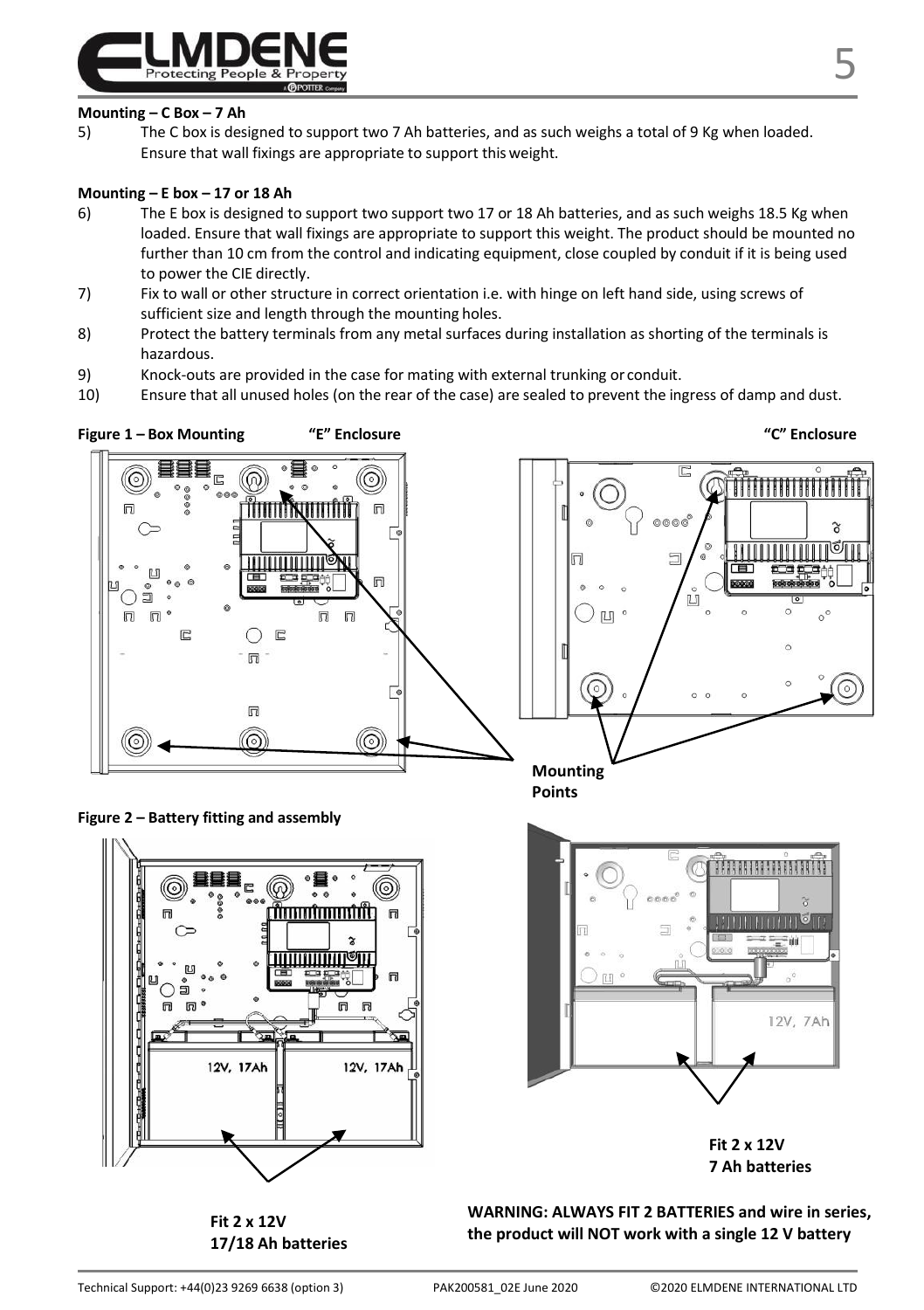

## **COMMISSIONING**

# **Mains Power Up**<br> **1)** With no

- *1)* With no external connections made to the PSE, connect the mains input wires to the terminal block, *ensuring that the mains isolator (disconnect device) is open*. Fasten wiring in place with cable tie to saddle. *Note: Equipment must be earthed.*
- 2) Apply mains input. Confirm that all LED indicators flash on briefly proving integrity of indicating circuits. Ensure that the green Mains LED then stays illuminated and that the yellow Fault LED flashes after approximately 3 s (indicating a disconnected battery).
- 3) Disconnect the mains power.

#### **Load Output and Remote Signalling**

- 4) Connect the EPS and GEN PSE Fault outputs to the appropriate inputs of control equipment if remote fault monitoring is required.
- 5) Loop the load (output) wiring through the supplied ferrite EMC suppressor. Cable tie to saddle provided (adjacent to exit hole).



#### **Figure 3 – Connections**

- 6) Re-apply mains. Verify that the green Mains LED illuminates and the yellow Fault LED flashes after approximately 3 s (disconnected battery).
- 7) If connected, verify that the EPS Fault monitor shows a *closed* contact and the GEN PSU Fault monitor shows an *open* contact.
- 8) Perform a full functional test of connected system (load) including full alarmcondition.

#### **Figure 4 – Terminal labels**

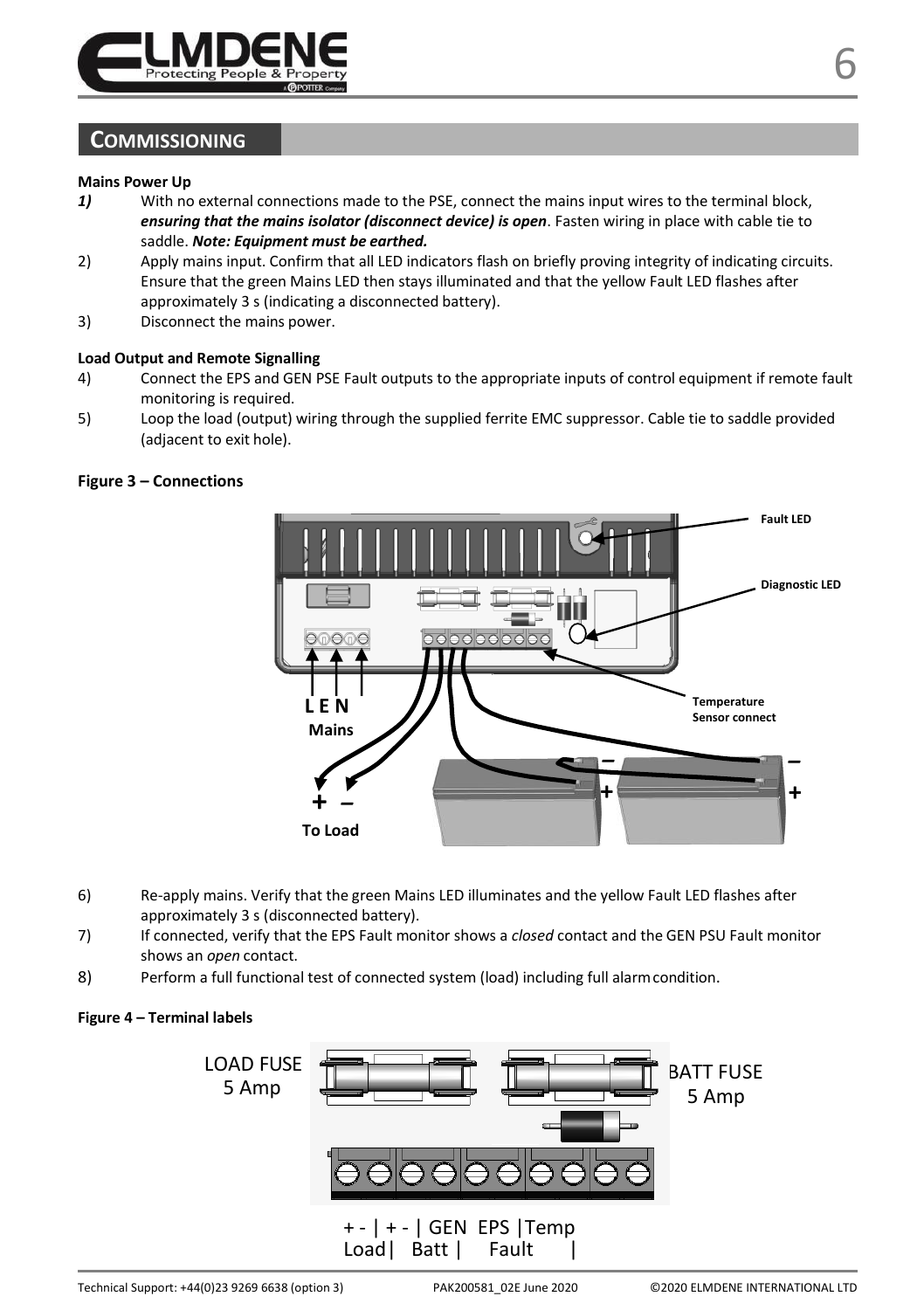

#### **Standby Battery**

- 9) Mount the appropriate batteries as shown in Figure 2. Where a dual box solution is used all cabling between the two boxes should be routed to use separate case entry/exit holes from other cabling and use suitable bushes to protect the cables.
- 10) Connect the two 12 V standby batteries in series using the single cable provided. Connect the *negative* of one battery to the *positive* of the other. See Figure3.

*DO NOT CONNECT the two remaining (free) battery terminals to each other!*

- *11)* Connect the PCB terminals Batt+ and Batt**–** to the free Positive and Negative terminals of the batteries using the cables provided. See Figure 2 and 3. *With the cable pair ALREADY screwed into the battery terminals the FINAL connection MUST be to the battery itself. CAUTION – significant energy can be released from an SLA battery. When connecting the last battery*  lead, take extreme care to attach the cable ONLY to the correct terminal. Avoid shorting it to any other
- *terminal or conducting surface.* 12) Connect the battery temperature sensor (two white wires) to the PCB terminals Temp Sense. See Figure 4. Wires can be connected either way around.
- 13) Verify that the yellow Fault LED does not flash (battery connection detected). Verify that the remote PSU Fault monitor shows a *closed* contact.
- 14) Disconnect the mains power. Verify that the green Mains LED extinguishes and the Yellow Fault LED starts to pulse (indicating that the PSE is running from its standby batteries).
- 15) If connected, verify that the EPS Fault monitor shows an *open* contact and the GEN PSU Fault monitor shows a *closed* contact.
- 16) Verify that the standby batteries are now driving (supporting) the system load. Perform a full functional test of system including full alarm condition Note: ensure batteries have sufficient charge to support the system under full load.

#### **Final**

- 17) Reconnect the mains. Verify that the green Mains LED illuminates and the yellow Fault LED extinguishes.
- 18) If connected, verify that the EPS Fault monitor shows a *closed* contact and the GEN PSU Fault monitor shows a *closed* contact.
- 19) Disconnect one of the battery leads, ensuring that no exposed section of conductor or connector is allowed to contact exposed metal-work, other PSE terminals, or other battery terminals.
- 20) Verify that, in less than 1 minute, the yellow Fault LED starts to flash, and that the orange Diagnostic LED flashes in a 2 pulse repeating pattern, (indicating that battery disconnection was detected).
- *21)* Reconnect the battery lead and, after approximately 3 s, verify that that the Fault LED does not flash. (Audible click can be heard as the battery relay closes, then a second click while the charger is tested.) *Note: If it is necessary to obtain confirmation of charging current; between steps 18 and 20, an ammeter can be placed in series with the battery leads. Continue to observe caution with all exposed conductors when inserting or removing the meter and when restoring normal batterywiring.*
- 22) Close cover and secure using fastening screws provided.

## **OPERATING INSTRUCTIONS**

In the event of loss of mains, a battery fault or a GEN PSU fault, the corresponding Fault signal contacts will open.

If the output of the PSE fails, the cause of the failure should be investigated e.g. short circuit load, connection of a deeply discharged battery. The fault should be rectified before restoring power to the PSE. If any of the fuses require replacing, ensure the correct fuse rating and type is used.

## **MAINTENANCE**

This unit is intended for use by Service Personnel only. There are NO USER SERVICEABLE parts inside. There is no regular maintenance required of the PSE other than periodic testing, and replacement of the standby battery. *Reference should be made to the battery manufacturer's documentation to determine typical/expected battery life with a view to periodic replacement of the battery.*